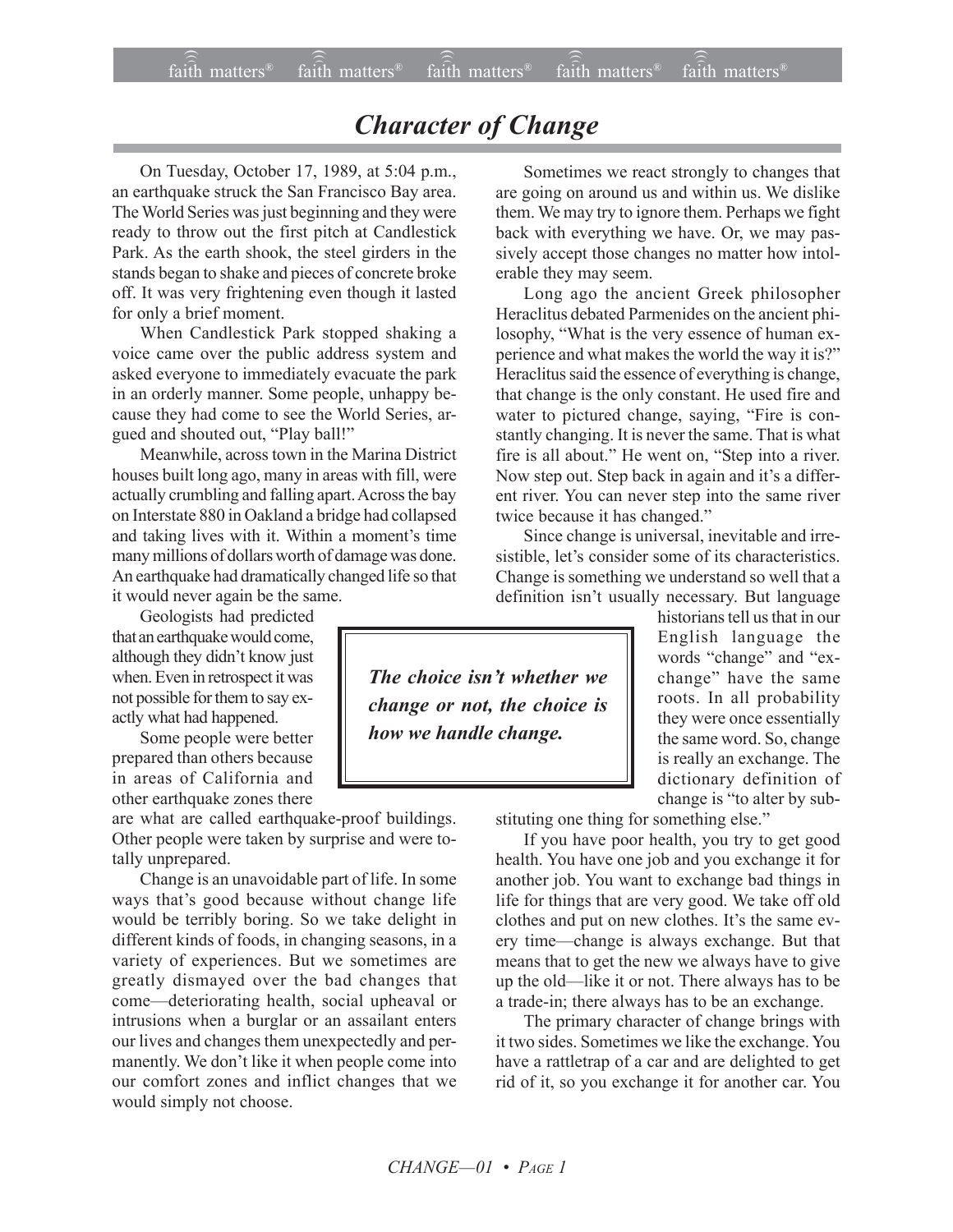exchange a dirty old diaper for a clean new one, to everyone's relief and delight. You get rid of things you don't like and get things that you do like.

But the other side of exchanges are what we don't like: losing health and getting sickness; losing a lifelong marriage partner and getting widowhood; giving up a sense of safety and security that's been forever robbed by some assailant. The character of change is exchange.

If we're really going to understand what change is all about we need to agree with Heraclitus by saying that change is constant; it's always going on. It's fun to analyze the way people in our culture think. Our society has been greatly influenced by the camera. Cameras present pictures in two different ways—stills (which are snapshots) or movies. Often we think of life in terms of snapshots. We think of a house or a family or a car or anything else as frozen in time. In reality, though, life is far more like a movie. It is constantly moving and changing, always different. But, unlike movies, you can't rewind it and play it backwards. You can't clip out the parts you don't like or add something else.

A congregation that meets one week will not be the same the next time it meets. Next time some people won't be there. People will move away; new people will come. Some people will die and others will be born.

Change is constantly occurring. Expand that over the 5 billion people of the world—all changing every second. Add it all up and change is very real. There are no exemptions from it.

It wouldn't be so bad if we were able to isolate ourselves from all the change going on around us. But that is absolutely impossible. Individual decisions can never be made in isolation from other people. The actions and choices of other people change us.

A classic example of those who resisted change is the Amish of Iowa and Pennsylvania. They have fought change in many areas. For example, education can't go beyond the  $8<sup>th</sup>$  grade; automobiles are forbidden; modern appliances are not allowed. Many of the Amish still travel with horse and buggy and wear clothes that are part of another era. They end up in conflict with federal and state governments over the requirement to put reflective triangles or flashing lights on the back of their buggies so as not to cause automobile accidents. Yet they are not isolated. They can't be. Even though they don't use electricity or have modern conveniences, the old Amish have a lucrative business with tourists who come to see how they live. They struggle, too, with a large number of their adolescents abandoning their community every year.

We cannot help but be effected by the changes of other people because everyone is in motion. Like an enormous river we are all constantly moving and changing. The choice isn't whether we change or not, the choice is how we handle change.

Track with me as we consider more about the character of change. For each of us change flows from many different currents. One of those is the set of internal currents. We all have differences that are peculiarly ours. Some we've chosen like jobs, marriage, what we eat, where we go, and many of the options of life. Every day we all face a wide variety of choices. The choices we make are an expression of who we are. It's our personality.

However, there are many parts about the internal currents of who we are that we don't choose: they are imposed upon us. The date we were born, our gender and height, much of our genetic makeup are all things about which we had absolutely no choice. As much as we may want to, there's nothing we can do to make ourselves taller or shorter or older or younger.

These internal currents may be tough to cope with. That's why some of us seek counsel. We may be introspective because we struggle with all the currents that may be pulling us in one direction or another.

Life would be challenging enough with just the internal currents, but we face other currents as well. There are the personal currents that affect us in our relationships with others—marriage, divorce, births, deaths, employment, family, friends.

I knew a psychology professor with a Ph.D. who once got off the track while giving a lecture and started talking about the death earlier that year of his father. I remember the occasion. The professor was about 50 years old but he still found it hard to fight back the tears. His most memorable line was, "I've had to cope with the recognition that for the first time in my life, in a half century, I'm no longer anyone's son." He had defined himself in terms of this relationship. Now that the relationship was gone he had to redefine himself.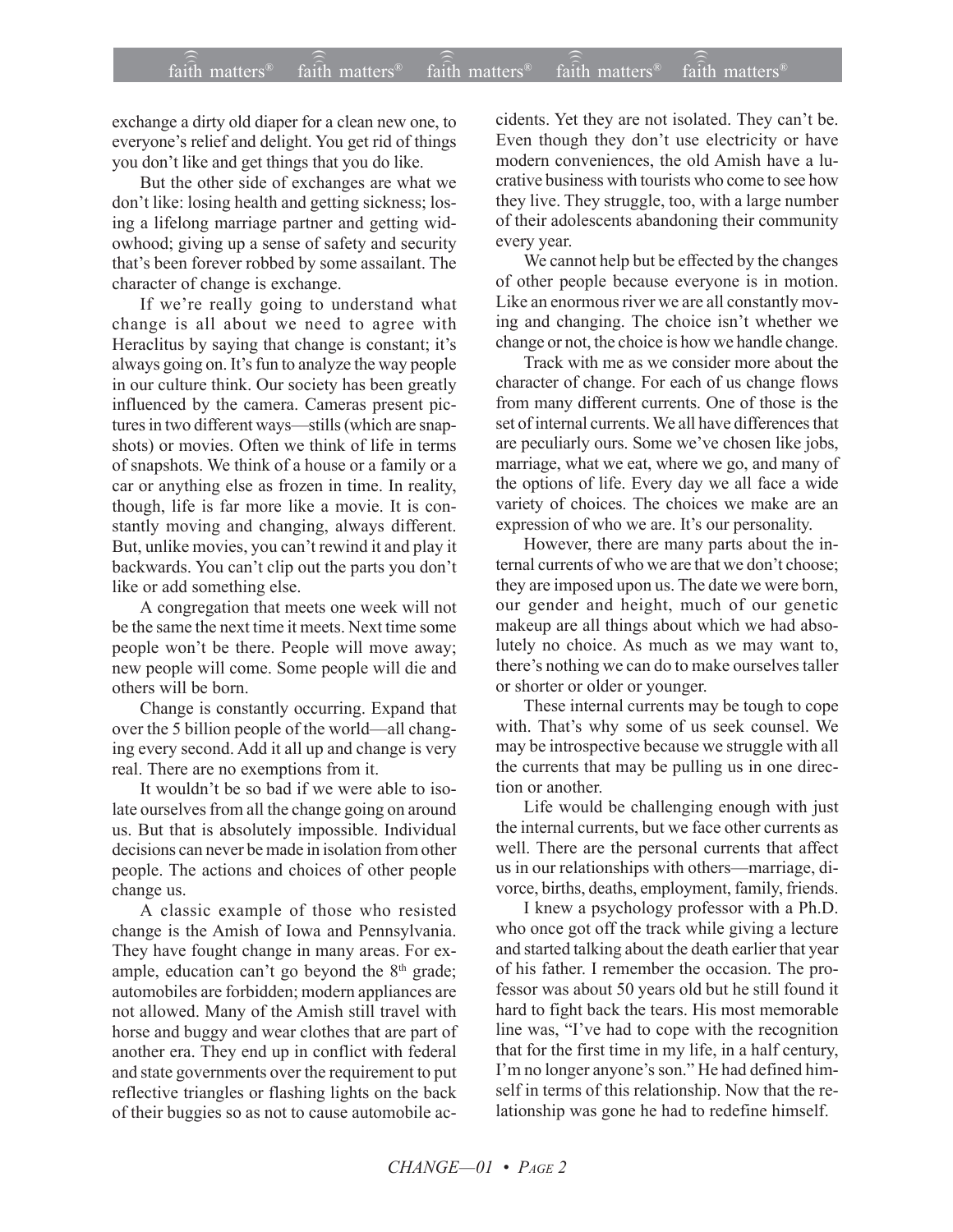## $\widehat{\widehat{\mathfrak{tair}}}$  matters  $^{\circ}$  faith matters faith matters  $^{\circ}$  faith matters faith matters  $^{\circ}$  $f$ aith matters<sup>®</sup> faith matters<sup>®</sup> faith matters<sup>®</sup>

In addition to the internal currents of who we are and what we choose and the personal currents of the relationships around us are societal changes. Television is a major influence. The average American watches 21 hours of television a week. Foreign wars have been and are being fought in our homes every single day. Values we agree with and values we vehemently disagree with are constantly being hammered at us. Researchers are virtually unanimous in saying that never before has it been the way it is now.

In the early 1990s management expert Peter Drucker said that the  $21<sup>st</sup>$  century actually begun in

1975. He continued that the last 25 years of the 20<sup>th</sup> century really belonged in the  $21<sup>st</sup>$  century because we had already been catapulted into major societal changes.

Waves of change are growing larger and crashing closer so that it is difficult for

any of us not to be influenced and affected in major ways by all that is happening in the world. These changes relate to drugs, globalization, environmental pollution, political polarization and economic realignments. As these changes take place they do so in a combination of process and point. When change takes place through a process there is forewarning. It may have been courtship that led to marriage or studies that led to graduation or a career re-evaluation that led to a new job but it was spread over months and maybe even years. But there are also changes that come at a point in time with no forewarning. Harry Truman and Lyndon Johnson were both unexpectedly elevated from the position of vice president to president upon the deaths of the presidents under whom they served.

While we ordinarily think of those changes that catch us by surprise as being a point in time, the truth is that major changes are almost always the result of a process. Rarely in marriage or divorce or job hiring or firing do any of these events happen in an instant. Even when a person dies of a massive heart attack and it seems to be so sudden and unexpected, medically we know that the heart attack has been building for a very long time. It's the culmination of a process. The difference is that sometimes we see the process and sometimes we don't, but the process is always there.

One thing we can do to cope with change and even manage it is to see and understand that process. When we're aware of what's going on in our bodies, our marriages, our church, our community, our families or our society we are far less likely to be taken by surprise. We are in a better and stronger position to impact the process in ways that will affect the outcome.

> But, where is God in all of this? Does he know? Does he care? Does he have power over what happens? Or is God also being swept along by the huge changes that are taking place in our world? Does he know all that's going on? Is he changing to keep up with modern times and with what's happening in our lives?

The Bible is quite clear about all that. The Bible tells us that God does not change. In 1 Samuel 15:29 we read, "(God) does not lie or *change his mind; for he is not a man, that he should change his mind.*î In Malachi 3:6 we have the straight-out declaration, *ìI the Lord do not change.*" And in James 1:17 we read, "*Every good and perfect gift is from above, coming down from the Father of heavenly lights, who does not change like shifting shadows.*"

The Bible teaches us that God is sovereign. He is, therefore, in ultimate control of every change. In some ways that can be unsettling. We wonder how the world can be going the way it is if God is really in control. But his declaration to us that he does not change is not intended to unsettle us but rather to assure us that even the most diverse and difficult and extraordinary circumstances and changes can be brought around to God's good ends. He guarantees from the beginning that the end will be good and that the end will be right.

Far more important than our intellectual questioning is our response to whom God is in all the

 *Whether we face extraordinary happiness or unspeakable pain and disappointment, God is trustworthy. We can always trust him.*